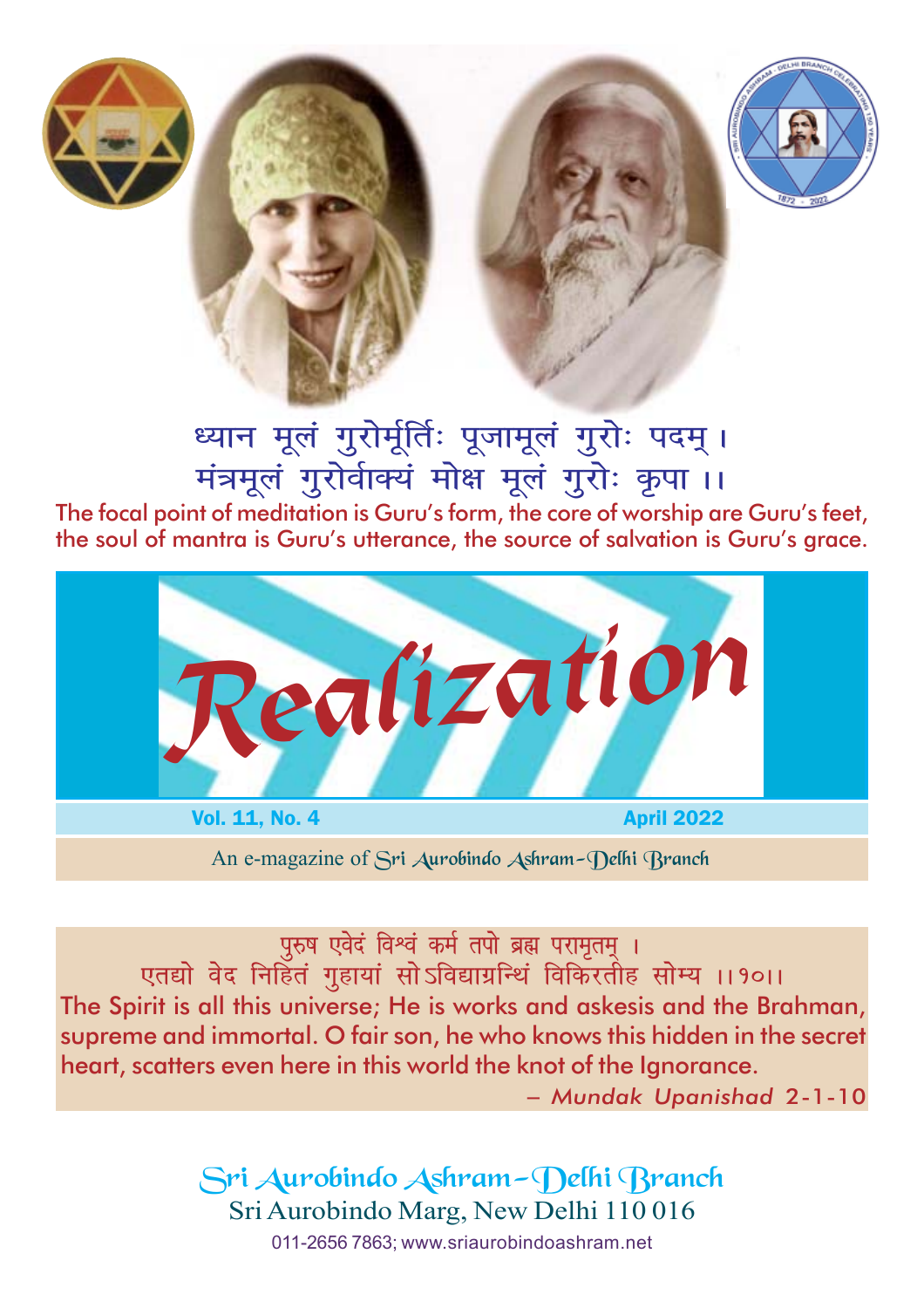|                                                                                           | <b>Ongoing &amp; Forthcoming Events</b>                                                                                               |                                                 |
|-------------------------------------------------------------------------------------------|---------------------------------------------------------------------------------------------------------------------------------------|-------------------------------------------------|
|                                                                                           | <b>April 2022</b>                                                                                                                     |                                                 |
|                                                                                           | Meditation & Satsang venue: Meditation Hall                                                                                           |                                                 |
| <b>Monday - Saturday</b>                                                                  | $7 - 7:30$ pm                                                                                                                         | <b>Collective Meditation</b>                    |
| <b>Apr 03</b>                                                                             | Sunday Meditation & Discourses 10:00 - 11:30 am<br>Philosophical, Yogic and Lyrical Aspects of Prayers & Meditations                  | <b>Dr. Mithu Pal</b>                            |
|                                                                                           | (Based on Nolini Kanta Gupta's Light on Prayers & Meditations)                                                                        |                                                 |
| <b>Musical offering</b><br><b>Synthesis</b><br><b>Apr 10</b>                              |                                                                                                                                       | <b>Dr. Mithu Pal</b><br><b>Dr. Mankul Goyal</b> |
|                                                                                           | (Based on Sri Aurobindo's The Synthesis of Yoga, Chapter 5)                                                                           |                                                 |
| <b>Musical offering</b>                                                                   |                                                                                                                                       | <b>Dr. Matreyee Karak</b>                       |
| <b>Which Me and Whose Freewill?</b><br><b>Apr 17</b><br>(Based on the Bhagvad Gita 18:61) |                                                                                                                                       | <b>Acharya Navneet</b>                          |
| <b>Musical offering</b>                                                                   |                                                                                                                                       | <b>Aditya &amp; Arunima</b>                     |
| Apr 24<br><b>Simple Advice is Not Easy to Act Upon</b>                                    |                                                                                                                                       | <b>Dr. Ramesh Bijlani</b>                       |
| <b>Musical Offering</b>                                                                   | (Based on the Mother's Advice to spiritual seekers)                                                                                   | <b>Ms. Premsheela</b>                           |
|                                                                                           | Sunday Discourses will be recorded and posted on the Ashram's YouTube channel                                                         |                                                 |
|                                                                                           | <b>ONLINE CLASSES by Shri Prashant Khanna on FREE CONFERENCE CALL PLATFORM</b>                                                        |                                                 |
| <b>Thursdays: 07,14,21,28</b>                                                             | $11:15$ am-12:15 pm                                                                                                                   | <b>Bhagvad Gita</b>                             |
| Saturdays: 02,09,16,23,30                                                                 | To join, please contact Dr. Sonia Gupta (+91 98103 05078)<br>11:00 am-12 noon                                                         | <b>Bhagvad Gita</b>                             |
|                                                                                           | Hybrid - Online + Physical (Sri Aurobindo Bhavan, Gurgaon)                                                                            |                                                 |
| 03, 10, 17, 24<br><b>Sundays:</b>                                                         | To join, please contact Sri Satya Prakash (+91 88007 61046)<br>11:15 am-12 noon Sonnets by Sri Aurobindo                              |                                                 |
|                                                                                           | To join, please contact Sri Satya Prakash (+91 88007 61046)                                                                           |                                                 |
|                                                                                           | Online YES (Yoga, Education & Spirituality) .02 course on Nutrition and Yoga                                                          |                                                 |
|                                                                                           | 7 Apirl to 26 May 2022 [Weekly 4 classes: 2 on Nutrition, 2 on Physical Practices]                                                    |                                                 |
|                                                                                           | Offered FREE during Sri Aurobindo's 150th Birth Anniversary year<br>Additional info: https://yespirituality.wordpress.com/yes02-faqs/ |                                                 |
|                                                                                           | Contacts: Dr. Bijlani (rambijwork@gmail.com); Dr. Aditi Kaul (aditikaul9@gmail.com)                                                   |                                                 |
|                                                                                           | Weekend Orientation to Integral Yoga                                                                                                  |                                                 |
| <b>April 2 &amp; 3</b><br>08:00 am-12:30 pm                                               | <b>Yoga Hall</b>                                                                                                                      | Dr. Ramesh Bijlani<br><b>English</b>            |
|                                                                                           | Contact: 011-2656 7863; <rambij@gmail.com></rambij@gmail.com>                                                                         |                                                 |
| YouTube                                                                                   | Sri Aurobindo Ashram-Delhi Branch's SOCIAL MEDIA LINKS<br>https://youtube.com/sriaurobindoashramdelhibranch                           |                                                 |
| Facebook                                                                                  | http://facebook.com/sriaurobindoashramdelhibranch                                                                                     |                                                 |
| Instagram<br>Twitter                                                                      | https://www.instagram.com/sriaurobindoashramdelhibranch                                                                               |                                                 |
| Website                                                                                   | https://twitter.com/saadelhibranch<br>http://sriaurobindoashram.net/                                                                  |                                                 |
| Micro Website                                                                             | http://sriaurobindoashram.net/Mirra100/                                                                                               |                                                 |
|                                                                                           | Ashram Library (Knowledge)                                                                                                            |                                                 |
|                                                                                           | Tuesday to Sunday Timings: 10:00 A.M. - 4:30 P.M.                                                                                     |                                                 |
| (Monday closed)                                                                           |                                                                                                                                       | Contact: 011 2656 7863                          |
|                                                                                           | Precautions to minimize the spread of coronavirus to be observed                                                                      |                                                 |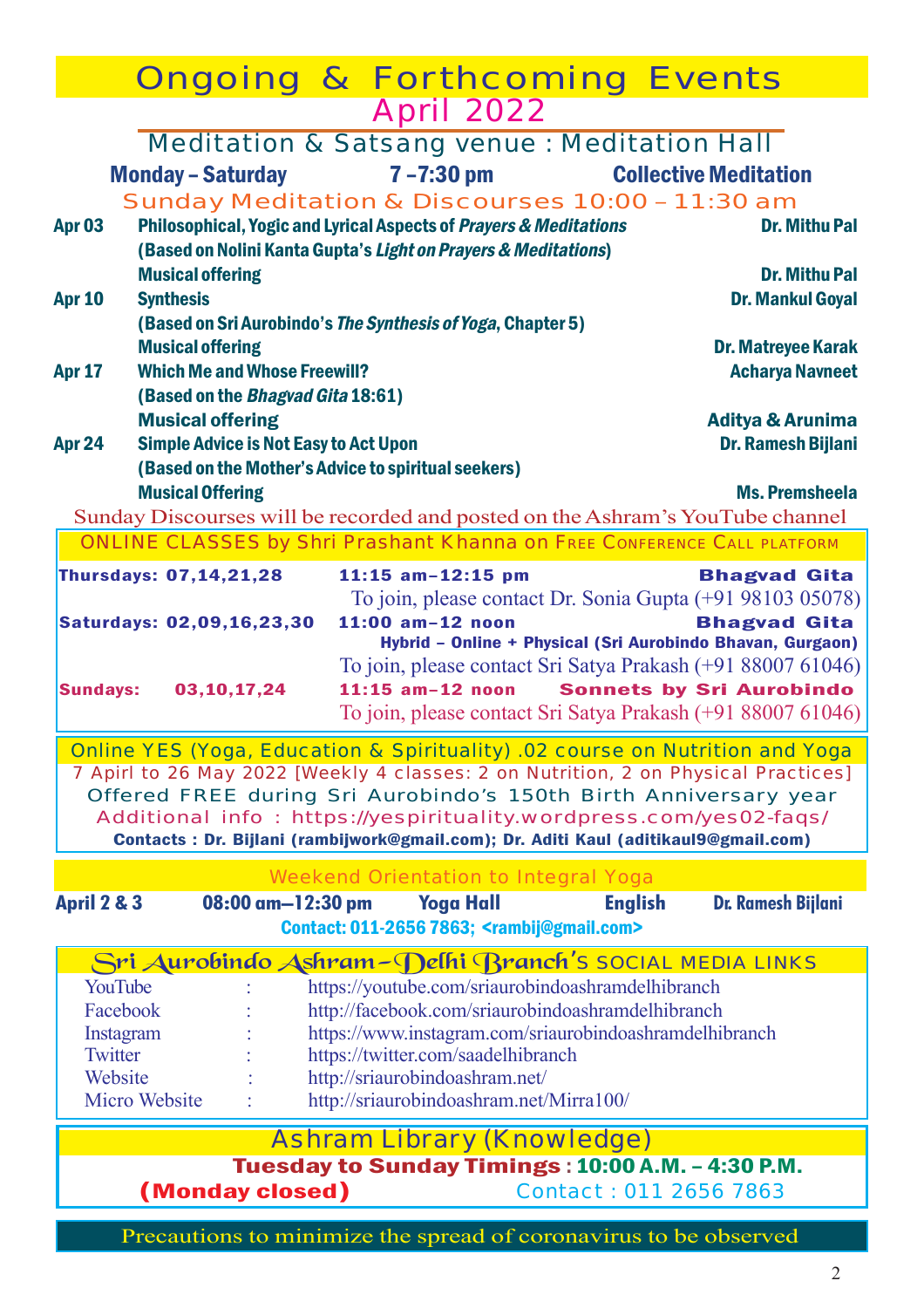# Sri Smriti श्रीस्मृति

(Memorabilia of the Mother)

Open: Tuesday to Sunday

Timing: 10 am – 12 noon

(Monday Closed)

*Contact :* 2656 7863



### The Mother's Integral Health Centre Activities

### Speciality Clinics – By Appointment Only Phone 88005 52685, <tmihc2000@gmail.com>

| Mon-Sat (6 days)     | <b>Allopathy-Integral Health</b>    | (10:00 am-12:00 noon)                  |
|----------------------|-------------------------------------|----------------------------------------|
| Mon-Sat (6 days)     | <b>Physiotherapy</b>                | $(10:30$ am-12:30 pm)                  |
| <b>Thursday</b>      | <b>Dermatology</b>                  | $(11:30$ am-12:30 pm)                  |
| <b>Thursday</b>      | <b>Ophthalmology</b>                | $(11:00 am-12:00 noon)$                |
| <b>Tuesday</b>       | <b>Counselling (Online/Offline)</b> | $(10:00 am-12:00 noon)$                |
| <b>Friday</b>        | <b>Psychiatry</b>                   | $(2:00 \text{ pm-}4:00 \text{ pm})$    |
| <b>Tuesday</b>       | <b>Gynaecology</b>                  | $(10:30$ am-11:30 am)                  |
| <b>Wednesday</b>     | <b>Surgery</b>                      | $(10:00$ am-12:00 noon)                |
| <b>Mon, Wed, Fri</b> | <b>Homoeopathy</b>                  | $(11:00$ am-1:00 pm)                   |
| Tue, Sat             | <b>Ayurveda Consultation</b>        | $(12:00 \text{ noon-}3:00 \text{ pm})$ |
| Mon-Sat (6 days)     | <b>Ayurveda Treatment</b>           | $(10:00 am-4:00 pm)$                   |
| Tue, Fri             | <b>Acupressure</b>                  | $(11:00 am-1:00 pm)$                   |

### FREE Virtual Medical Consultation with Dr. Tarun Baveja ON LIFESTYLE, PHYSICAL OR PSYCHOLOGICAL ISSUES

Dr. Baveja, a general physician with over 30 years experience. has been working for The Mother's International School since 1996. For appointment, pl. contact : 88005 52685; <tmihc2000@gmail.com>

| <b>Physical Practices of Yoga</b>                                                                                                                                                                                                                                                                                                                                                                                                                                  |                                                                                  |                                                                                                                          |                                                                                                  |                                                                                                                                     |  |  |  |
|--------------------------------------------------------------------------------------------------------------------------------------------------------------------------------------------------------------------------------------------------------------------------------------------------------------------------------------------------------------------------------------------------------------------------------------------------------------------|----------------------------------------------------------------------------------|--------------------------------------------------------------------------------------------------------------------------|--------------------------------------------------------------------------------------------------|-------------------------------------------------------------------------------------------------------------------------------------|--|--|--|
| Mon/Wed/Fri<br>$6:30 - 7:30$ am<br><b>Ms. Priya Gupta</b><br><i><b>Yogasana class</b></i><br>Mon/Wed/Fri<br><b>Ms. Vidya Mundhra</b><br>11 am-12 noon<br><i><b>Yogasana class</b></i><br>$4:30 - 5:30$ pm<br><b>Shri Deepak Jhamb</b><br>Tue/Thu/Sat<br><i><b>Yogasanaclass</b></i><br>Mon/Wed/Fri<br><b>Individual sessions</b><br><b>Shri Deepak Jhamb</b><br>10 am-12 noon<br>Contact: 88005 52685 (Health Centre); <tmihc2000@gmail.com></tmihc2000@gmail.com> |                                                                                  |                                                                                                                          |                                                                                                  |                                                                                                                                     |  |  |  |
| Ongoing activities venue: ONLY on SKYPE (ID: tmihc2000)                                                                                                                                                                                                                                                                                                                                                                                                            |                                                                                  |                                                                                                                          |                                                                                                  |                                                                                                                                     |  |  |  |
| <b>Monday</b><br>Tue/Thu<br>Wed/Fri<br><b>Saturday</b><br><b>Sunday</b>                                                                                                                                                                                                                                                                                                                                                                                            | 4:00-4:45 pm<br>4:00-4:45 pm<br>4:00-4:45 pm<br>4:00-4:45 pm<br>$4:00 - 4:45$ pm | <b>Vivekachoodamani</b><br><b>Aparoksanubhuti</b><br><b>Tattva-Bodh</b><br><b>Bhagvad Gita Sadhana</b><br><b>Satsang</b> | <b>Discourse</b><br><b>Discourse</b><br><b>Discourse</b><br><b>Discourse</b><br><b>Discourse</b> | <b>Dr. Tarun Baveja</b><br><b>Dr. Tarun Baveja</b><br><b>Dr. Tarun Baveja</b><br><b>Dr. Tarun Baveja</b><br><b>Dr. Tarun Baveja</b> |  |  |  |
|                                                                                                                                                                                                                                                                                                                                                                                                                                                                    |                                                                                  | Contact Ms. Swati Kohli: 98739 04420, <swatikohli3@gmail.com></swatikohli3@gmail.com>                                    |                                                                                                  |                                                                                                                                     |  |  |  |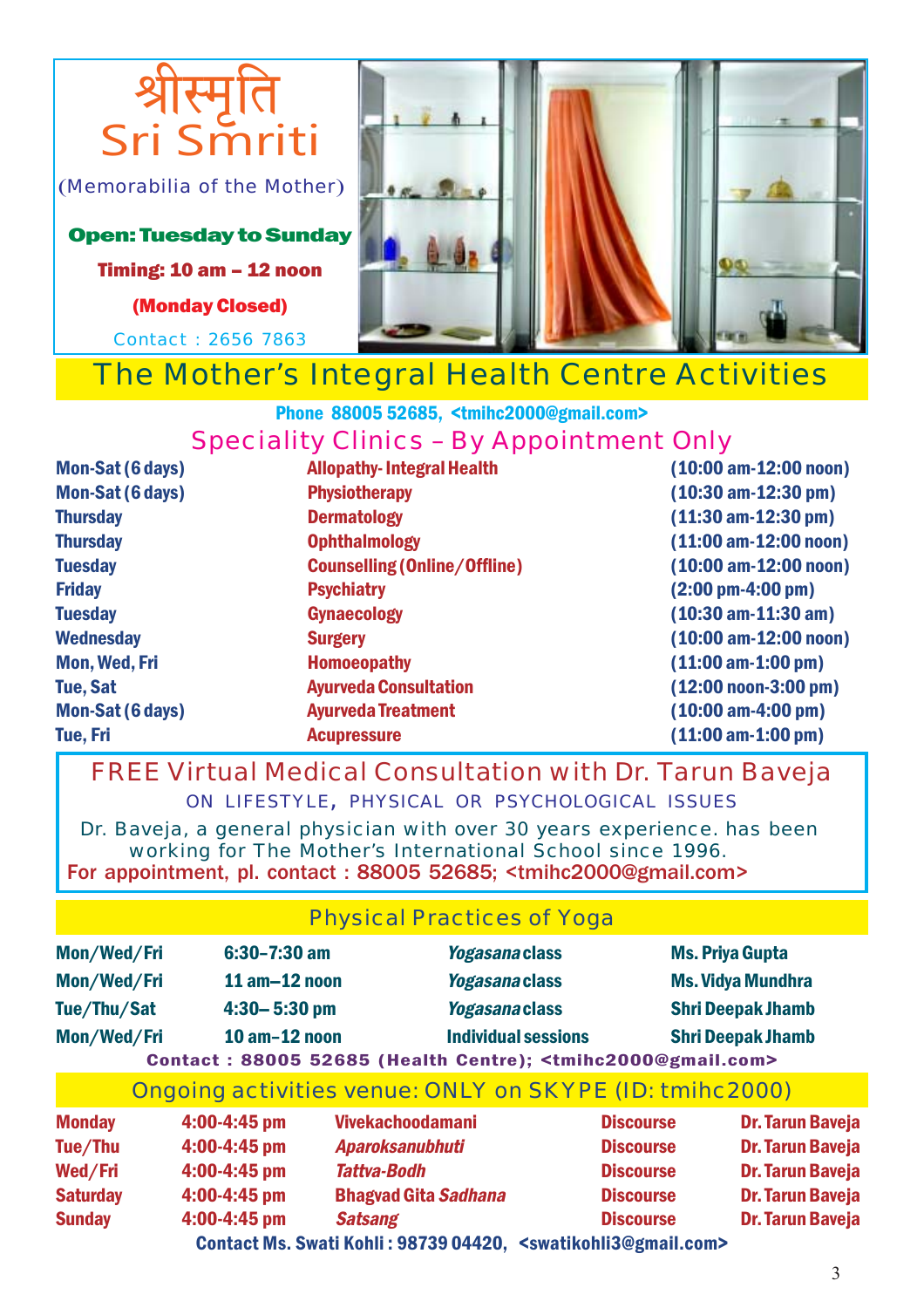## Important Days in the Ashram 2022

**4 April** Anniversary of Sri Aurobindo's advent in Pondicherry

**4 April** Anniversary of *Tapasya* Bhavan's Inauguration Day

**23 April** Foundation Day Anniversary of The Mother's International School

**24 April** 102nd Anniversary of Mother's final arrival in Pondicherry-**Darshan** Day



दर्शन (Darshan)

For the Supreme Lord, sin does not exist—all defect can be effaced by sincere aspiration and by transformation.

 What you feel is the aspiration of your soul that wants to discover the Divine and live Him.

Persevere, be more and more sincere and you will succeed.

– *The Mother*, 24 April 1964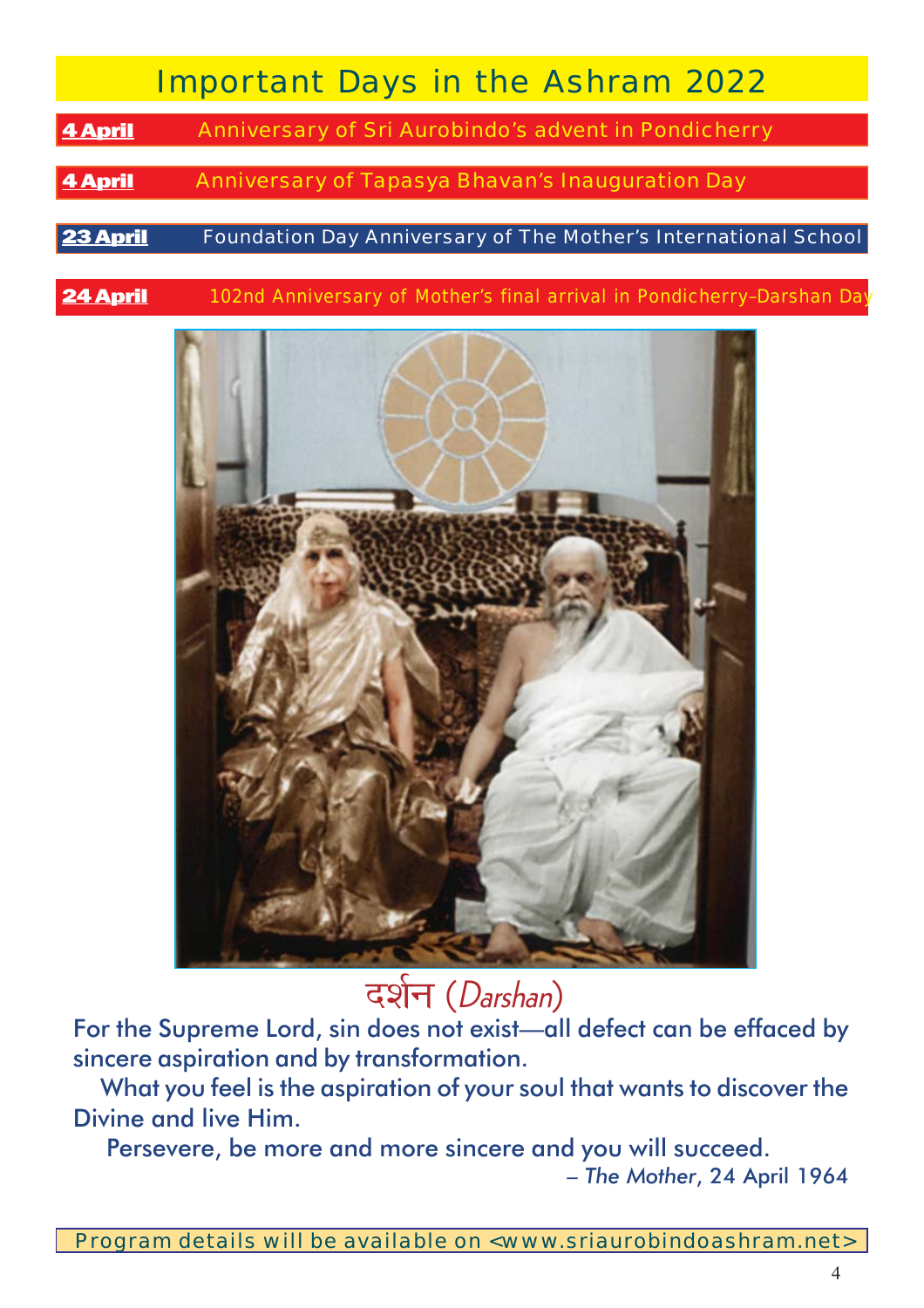#### The Triple Brahman (1)

Parabrahman is now on the way to phenomenal manifestation; the Absolute Shakespeare of Existence, the infinite *Kavi*, Thinker & Poet, is, by the mere existence of the eternal creative force Maya, about to shadow forth a world of living realities out of Himself which have yet no independent existence. He becomes phenomenally a Creator & Container of the Universe, though really He is what He ever was, absolute and unchanged. To understand why and how the Universe appears what it is, we have deliberately to abandon our scientific standpoint of transcendental knowledge and speaking the language of Nescience, represent the Absolute as limiting Itself, the One becoming the Many, the pure ultra-Spiritual unrefining Itself into the mental and material. We are like the modern astrologer who, knowing perfectly well that the earth moves round the sun, must yet persist in speaking of the Sun as moving and standing in this part of the heavens or that other, because he has to do with the relative *positions* of the Sun and planets with regard to men living in the earth and not with the ultimate astronomical realities.

From this point of view we have to begin with a dualism of the thing and its shadow, Purusha & Prakriti, commonly called spirit and matter. Properly speaking, the distinction is illusory, since there is nothing which is exclusively spirit or exclusively matter, nor can the Universe be strictly parcelled out between these; from the point of view of Reality spirit and matter are not different but the same. We may say, if we like, that the entire Universe is matter and spirit does not exist; we may say, if we like, that the entire Universe is spirit and matter does not exist. In either case we are merely multiplying words without counsel, ignoring the patent fact visible throughout the Universe that both spirit and matter exist and are indissolubly welded, precisely because they are simply one thing viewed from two sides. The distinction between them is one of the primary dualisms and a first result of the great Ignorance. Maya works out in name and form as material;Maya works out in the conceiver of name and form as spiritual. Purusha is the great principle or force whose presence is necessary to awake creative energy and send it out working into and on shapes of matter. For this reason Purusha is the name usually applied to the Conditioned Brahman in His manifestations; but it is always well to remember that the Primal Existence turned towards manifestation has a double aspect, Male and Female, positive and negative; He is the origin of the birth of things and He is the receptacle of the birth and it is to the Male aspect of Himself that the word Purusha predominatingly applies. The image often applied to these relations is that of the man casting his seed into the woman; his duty is merely to originate the seed and deposit it, but it is the woman's duty to cherish the seed, develop it, bring it forth and start it on its career of manifested life. The seed, says the Upanishad, is the self of the Male, it is spirit, and being cast into the Female, Prakriti, it becomes one with her and therefore does her no hurt; spirit takes the shaping appearance of matter and does not break up the appearances of matter, but develops under their law. The Man and the Woman, universal Adam and Eve, are really one and each is incomplete without the other, barren without the other, inactive without the other.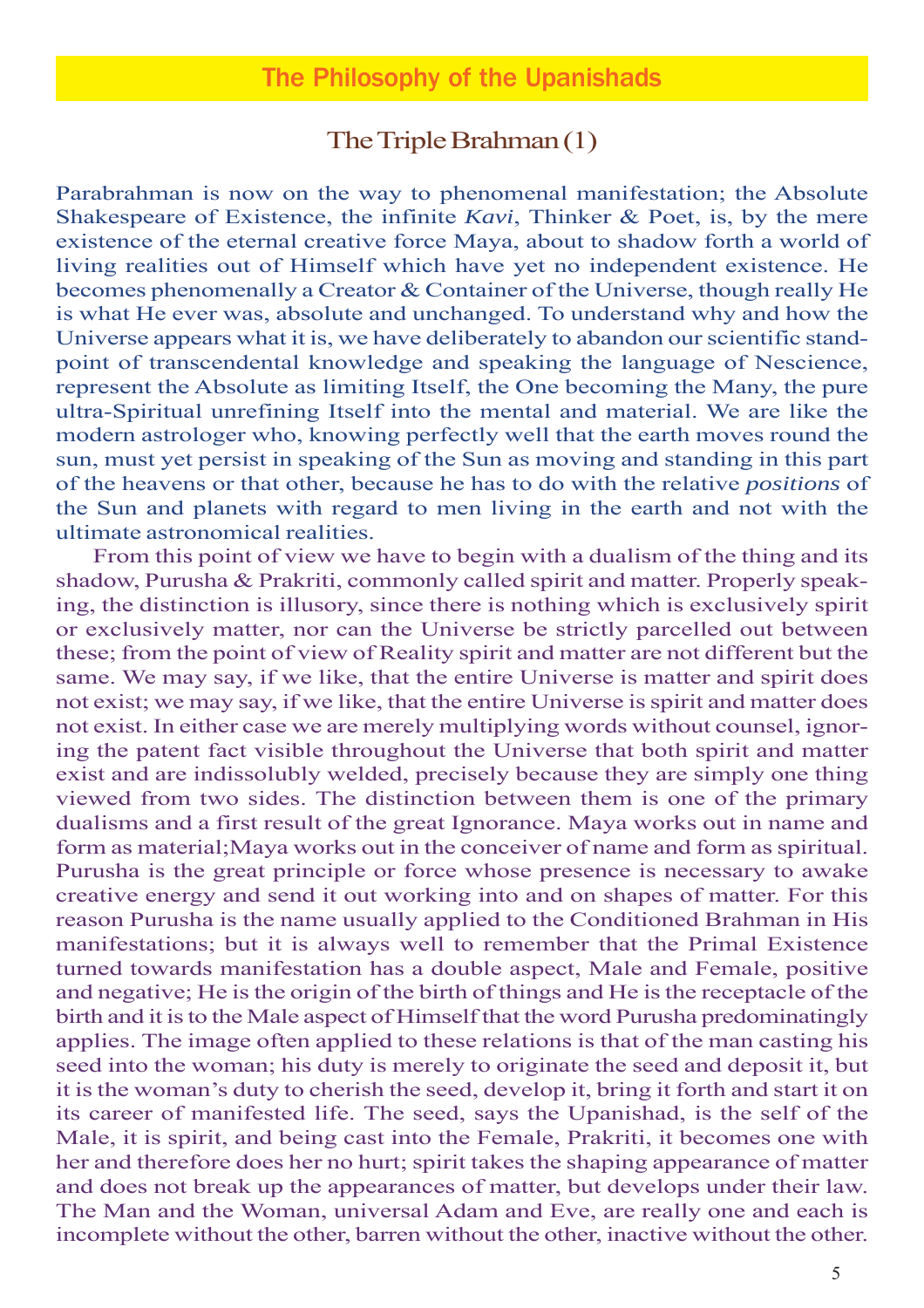Purusha the Male, God, is that side of the One which gives the impulse towards phenomenal existence; Prakriti the Female, Nature, is that side which is and evolves the material of phenomenal existence; both of them are therefore unborn & eternal. The Male is Purusha, he who lurks in the Wide; the Female is Prakriti, the working of the Male, and sometimes called Rayi, the universal movement emanating from the quiescent Male. Purusha is therefore imaged as the Enjoyer, Prakriti as the enjoyed; Purusha as the Witness, Prakriti as the phenomena he witnesses; Purusha as the *getter* or father of things, Prakriti as their *bearer* or mother. And there are many other images the Upanishad employs, Purusha, for instance, symbolising Himself in the Sun, the father of life, and Prakriti in the Earth, the bearer of life. It is necessary thus clearly to define Purusha from the first in order to avoid confusion in endeavouring to grasp thedevelopment of Maya as the Upanishads describe it.

Parabrahman in the course of evolving phenomena enters into three states or conditions which are called in one passage his three habitations and, by a still more suggestive figure, his three states of dream. The first condition is called *avyakta*, the state previous to manifestation, in which all things are involved, but in which nothing is expressed or imaged, the state of ideality, undifferentiated but pregnant of differentiation, just as the seed is pregnant of the bark, sap, pith, fibre, leaf, fruit and flower and all else that unites to make the conception of a tree; just as the protoplasm is pregnant of all the extraordinary variations of animal life. It is, in its objective aspect, the seed-state of things. The objective possibility, and indeed necessity of such a condition of the whole Universe, cannot be denied; for this is the invariable method of development which the operations of Nature show to us. Evolution does not mean that out of protoplasm as a material so many organisms have been created or added by an outside power, but that they have been developed out of the protoplasm; and if developed, they were already there existent, and have been manifested by some power dwelling and working in the protoplasm itself. But open up the protoplasm, as you will, you will not find in it the rudiments of the organs and organisms it will hereafter develop. So also though the protoplasm and everything else is evolved out of ether, yet no symptom of them would yield themselves up to an analytical research into ether. The organs and organisms are in the protoplasm, the leaf, flower, fruit in the seed and all forms in the ether from which they evolve, in an undifferentiated condition and therefore defy the method of analysis which is confined to the discovery of differences. This is the state called involution. So also ether itself, gross or subtle, and all that evolves from ether is involved in Avyakta; they are present but they can never be discovered there because there [they] are undifferentiated. Plato's world of ideas is a confused attempt to arrive at this condition of things, confused because it unites two incompatible things, the conditions of Avyakta and those of the next state presided over by Hiranyagarbha.

*– Sri Aurobindo*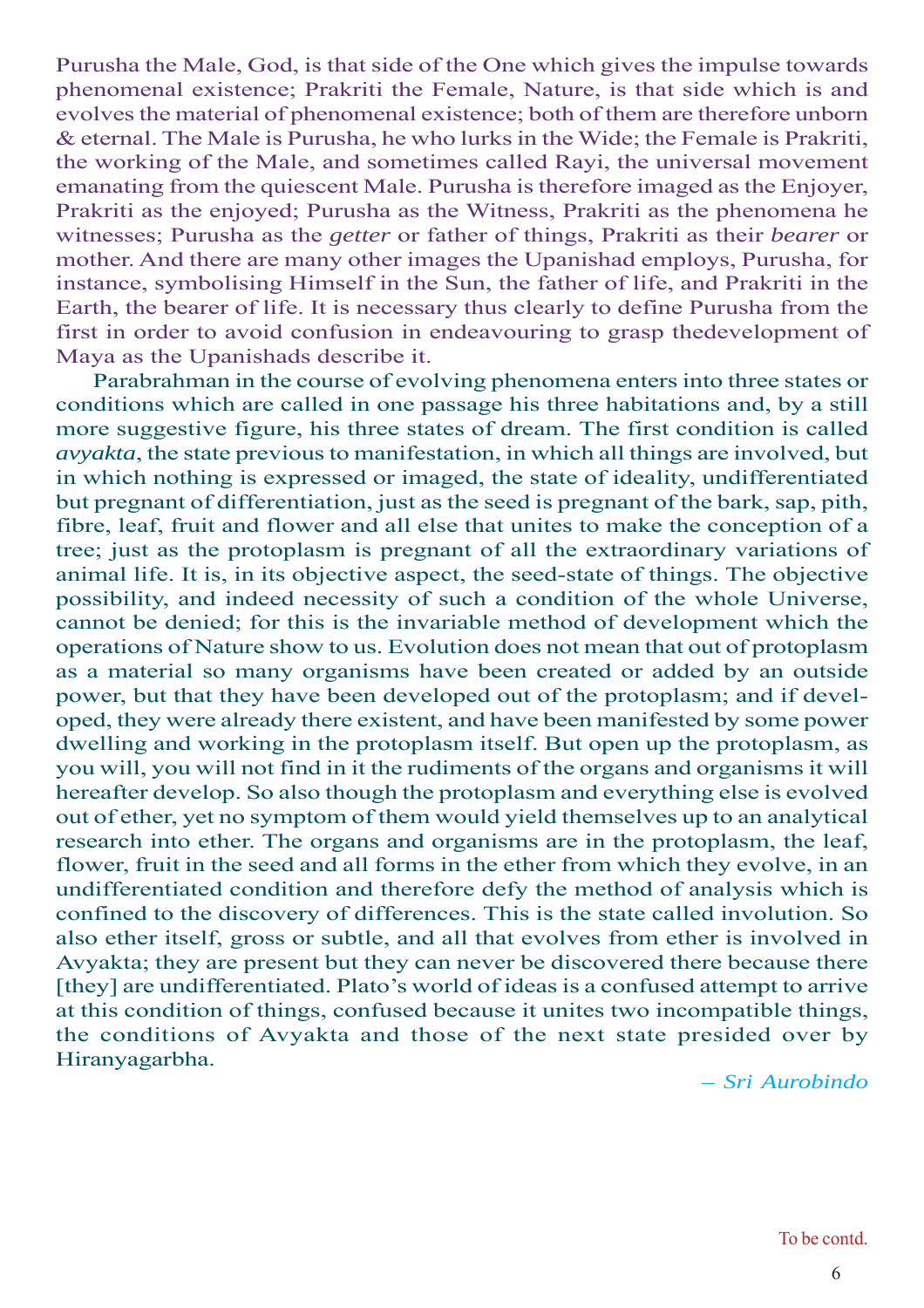### Activities during February 16 – March 15, 2022

#### **21 FEBRUARY 2022 –DARSHAN DAY**

144th Birth anniversary of the Mother started with invocation for the divine Presence in the Meditation Hall by Premsheela, Jayanthy and Minati. Later in



the day, an Exhibition on Sri Aurobindo and the Mother, 'The Divine Signature', was kept open. In the Meditation Hall, recorded devotional music in Karuna Didi's voice continued to be played till the lunch hour. The highlight of the day was an assorted program of physical demonstration and music and dance sequences by the Ashram young-



sters, guided by Hira Das. The program illustrated the incredible performance of which the physical part of the being is capable when concentration is coupled with cooperative group effort.

In the early evening after the traditional March-past to the accompaniment of music, lights of aspiration were kindled around the Shrine and in the Samadhi



Lawn. Thereafter in the Meditation Hall, the Ashram Choir made an offering of devotional music and a reading of the four aspects of the Mother by Tara Didi.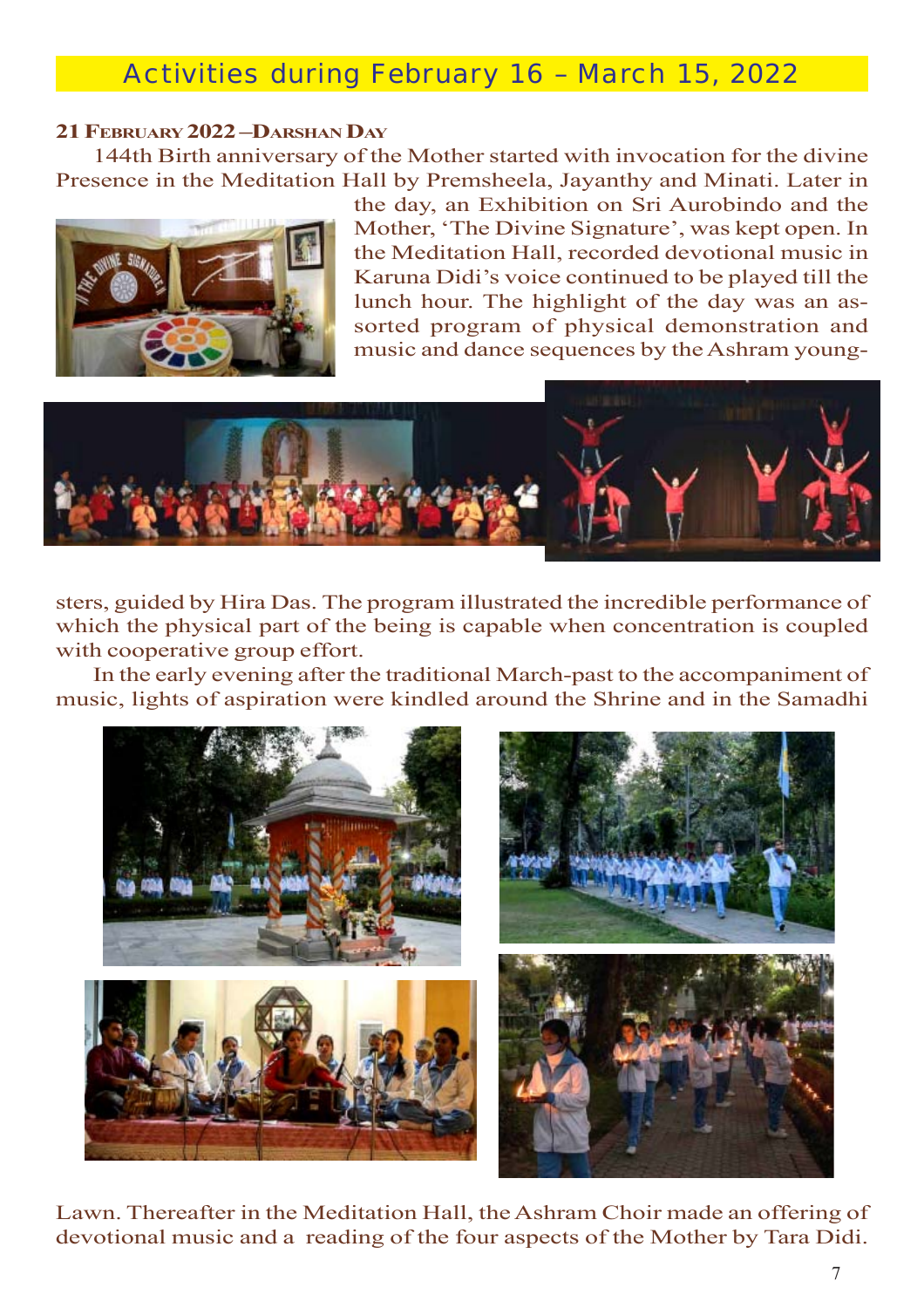#### **ASHRAMRESIDENTS' PICNIC IN RAJASTHAN ON 26-02-2022**

Sri Aurobindo Ashram-Delhi Branch residents went for a day-long picnic cum sightseeing to Neemrana in Alwar district of Rajasthan on the 26th of



February. "Neemrana is an ancient historical town ... 122 kms. from Delhi... It is the site of a 15th-century hill-fort occupied by Chauhans till 1947. The erstwhile ruling family is considered to be of the direct lineage of Prithviraj Chauhan." They also paid a visit to the premises of the Parle Group of Industries including their MDVM (Parle) School.

#### **SHRI ANIL JAUHAR'S***PUNYATITHI***, 28 FEBRUARY 2022**

Erstwhile Chairman of Sri Aurobindo Ashram-Delhi Branch Trust and associated educational institutions left for his heavenly abode on 28 February 2014. His eighth *punyatithi* was observed by a devotional music offering by Premsheela and reading of the essay *The Divine Superman* from Sri Aurobindo's *Essays Divine and Human* in the Meditation Hall.



#### **YES.01 COURSE, 12 JANUARY - 3 MARCH 2022**

As part of the Celebrations during the  $150<sup>th</sup>$  Birth Anniversary year of Sri Aurobindo, a series of free on-line courses titled YES (Yoga, Education & Spirituality) was launched on 12 January 2022. The first course, on yoga and spirituality, concluded on 3 March 2022. The course was attended live by about 50



participants, and approximately another 100 have watched the class recordings on YouTube while more continue to watch them. The Class recordings are available at https://www.youtube.com/playlist?list=PLKYy7iXI\_Z\_0Hpk01FPdoGxu8Hn-W1c6W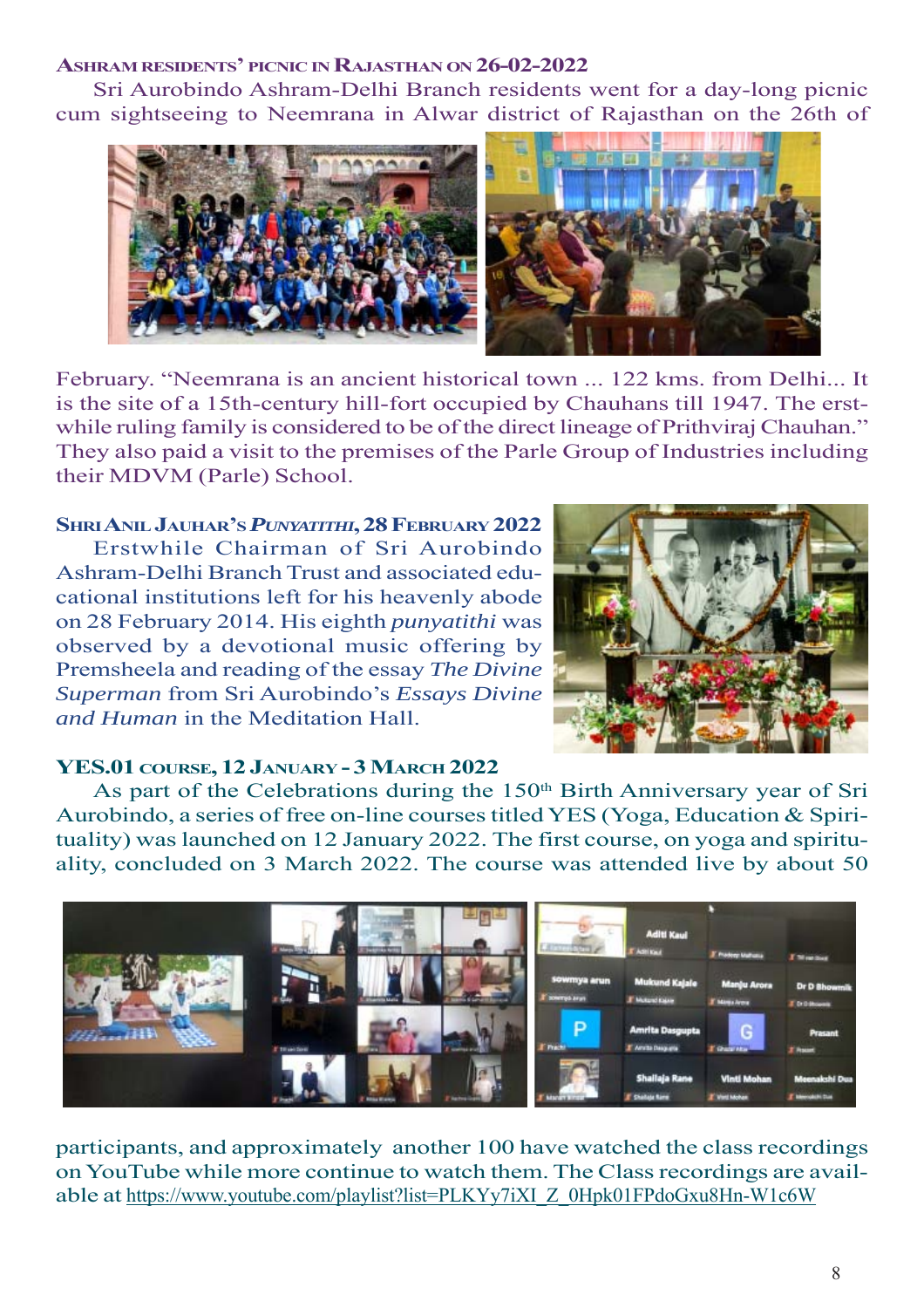### **INTRODUCTION TO INTEGRAL EDUCATION, MARCH 3-6, 2022**

A workshop on Integral Education was conducted at Sri Aurobindo Ashram-



Delhi Branch for 26 students and 2 teachers of Amar Nath Degree College, Mathura between 3rd and 6<sup>th</sup> of March 2022. This was a milestone at the Ashram after two years of near isolation due the COVID outbreak. The students and the facilitators were quite enthusiastic, perhaps getting their first op-



portunity to participate in in-person activity after a long while. The sessions ranged from Exploring Movements with Music, an Introduction to Integral Education, Science and Ethics, Self-Observation, Management with a heart, Sense and Mental Faculties Development and Andhar Ka-dost. Their day started at

6.30am with an hour of yoga, followed by breakfast. Shramdan seemed to be a great favourite as the girls worked with their bare hands on the plots with flower and vegetable plants galore. The sessions began at 9:30 am and continued until 4 pm with only a lunch in the middle of the day. Late

afternoon and early evening was devoted to physical activities, another of their favourite. In the evening they gathered for Meditation and found their inner silent spaces for half an hour. Many reflected on these moments too as unique experiences. After dinner there was a homing session every day to revisit the day and reflect on their progress. All activities were conducted by Ashram inmates, namely Dr. Bijlani, Anuradha, Deepa, Seema, Baren, Rashmita, Minati, the teacher trainees, Jayanthy, and a few volunteers namely, Vishal, Aditi and Puneeta.

#### **NEW YOUTUBE POSTINGS** : 16 February to 15 March 2022

**Title** Link Foundation Day of Sri Aurobindo Ashram-Delhi Br *Laagi Mohe Raam Khumaree* || Devi Karunamayee Thy Heart by Mithu Pal (Talk based on Mother's Prayers of 1&2 June 1914) *Ram Bhaju Rma Bhaju* || Devi Karunamayee शिक्षा के तीन सिद्धांत - भाग १ और २ ।। डा. कमला मेनन Trinity in Spirituality || *Dr.* Mankul Goyal Mother's *Prayers & Meditations* as Scripture by Mithu Pal https://www.youtube.com/watch?v=QqMU83BIEqQ *Yaa Devee Sarva Bhooteshu* || Devi Karunamayee The What, Why & How of Mental Discipline ||Aditi Kaul सर्वोच्च अभीप्सा, सर्वोच्च प्रार्थना ।। डा. रमेश बिजलानी

https://www.youtube.com/watch?v=kwZKPi4oRVQ https://www.youtube.com/watch?v=O97SnPKzvNc https://www.youtube.com/watch?v=itMCDuF870c

https://www.youtube.com/watch?v=U0m9Yo-5gsg https://www.youtube.com/watch?v=T4vCz-L0F8Y https://www.youtube.com/watch?v=mnsjEsY8pD4 https://www.youtube.com/watch?v=M3YA8QjFZUc https://www.youtube.com/watch?v=FCuSUD\_6H3o https://www.youtube.com/watch?v=nKqjW2YRkSE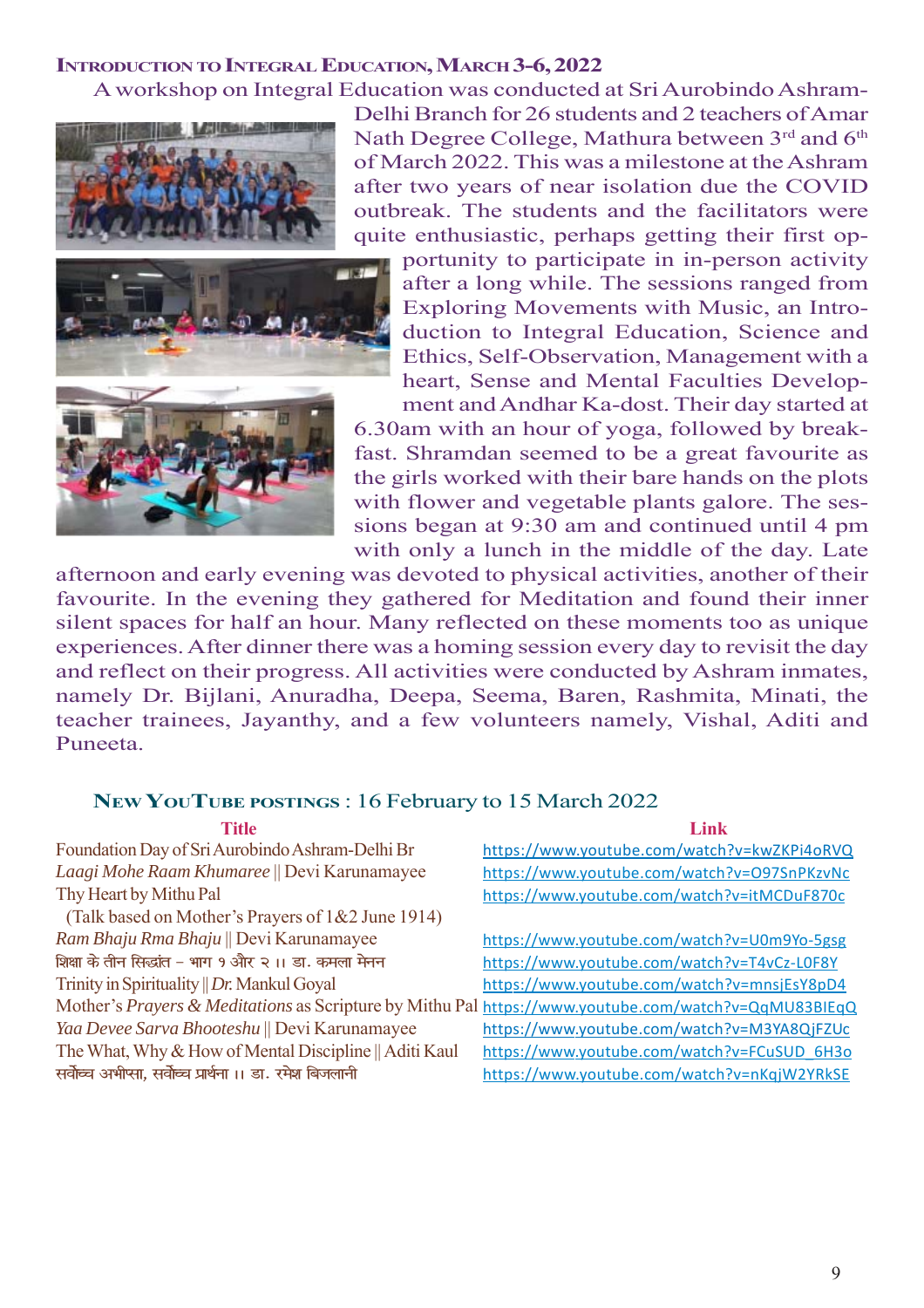

 $001/02$ 



President Ram Nath Kovind presents Padma Awards at 2022 Civil Investiture Ceremony



YouTube video link (38 seconds) : <https://www.youtube.com/watch?v=TnH-GgaCUlo>

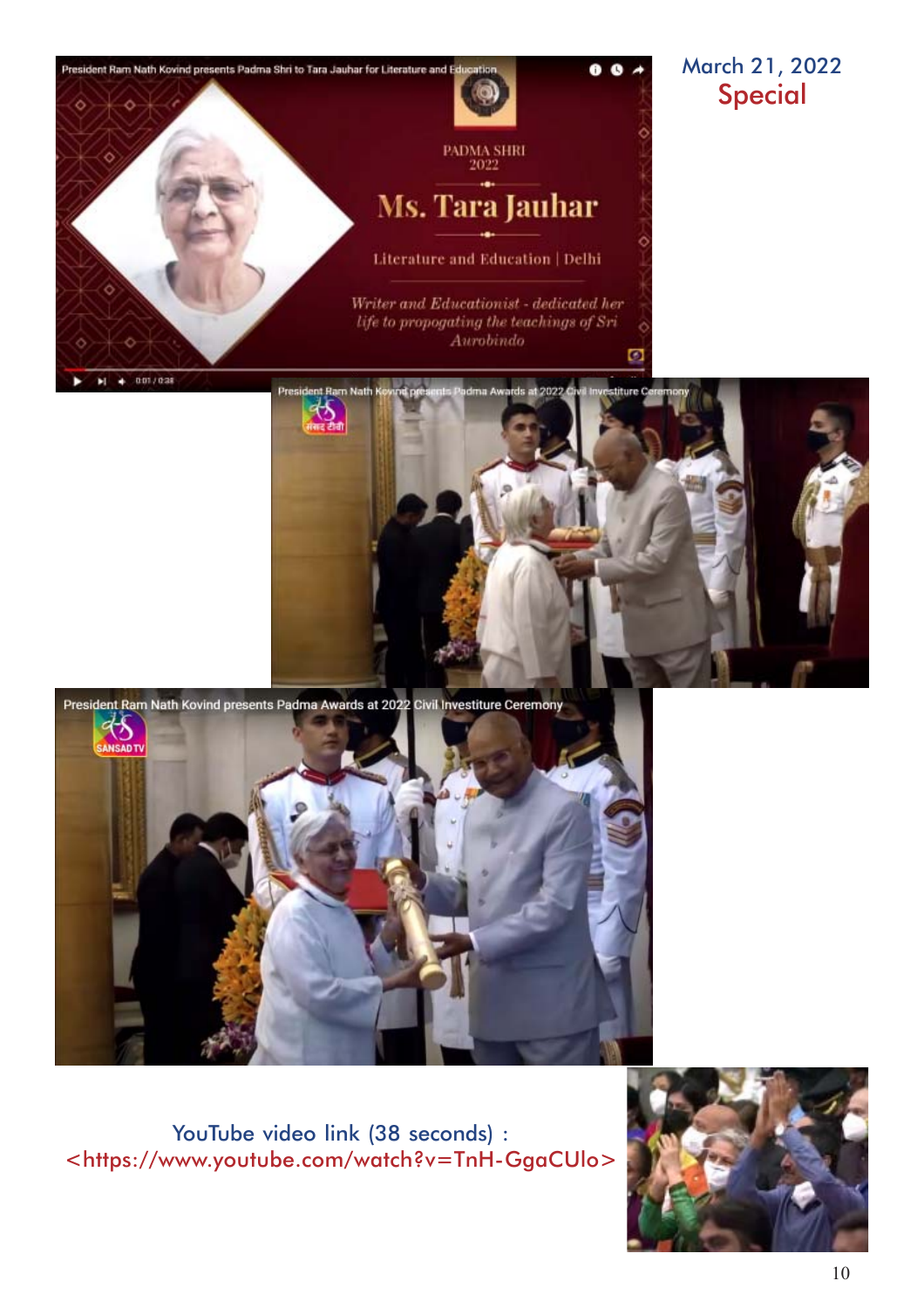### SRI AUROBINDO AND INDIA'S INDEPENDENCE

### THE NEW THOUGHT: THE DOCTRINE OF PASSIVE RESISTANCE (4)

#### **ITS METHODS**

The essential difference between passive or defensive and active or aggressive resistance is this, that while the method of the aggressive resister is to do something by which he can bring about positive harm to the Government, the method of the passive resister is to abstain from doing something by which he would be helping the Government. The object in both cases is the same, — to force the hands of the Government; the line of attack is different. The passive method is especially suitable to countries where the Government depends mainly for the continuance of its administration on the voluntary help and acquiescence of the subject people. The first principle of passive resistance, therefore, which the new school have placed in the forefront of their programme, is to make administration under present conditions impossible by an organized refusal to do anything which shall help either British commerce in the exploitation of the country or British officialdom in the administration of it, — unless and until the conditions are changed in the manner and to the extent demanded by the people. This attitude is summed up in the one word, Boycott. If we consider the various departments of the administration one by one, we can easily see how administration in each can be rendered impossible by successfully organized refusal of assistance. We are dissatisfied with the fiscal and economical conditions of British rule in India, with the foreign exploitation of the country, the continual bleeding of its resources, the chronic famine and rapid impoverishment which result, the refusal of the Government to protect the people and their industries. Accordingly, we refuse to help the process of exploitation and impoverishment in our capacity as consumers, we refuse henceforth to purchase foreign and especially British goods or to condone their purchase by others. By an organised and relentless boycott of British goods, we propose to render the farther exploitation of the country impossible. We are dissatisfied also with the conditions under which education is imparted in this country, its calculated poverty and insufficiency, its anti-national character, its subordination to the Government and the use made of that subordination for the discouragement of patriotism and the inculcation of loyalty. Accordingly we refuse to send our boys to Government schools or to schools aided and controlled by the Government; if this educational boycott is general and well-organized, the educational administration of the country will be rendered impossible and the control of its youthful minds pass out of the hands of the foreigner. We are dissatisfied with the administration of justice, the ruinous costliness of the civil side, the brutal rigour of its criminal penalties and procedure, its partiality, its frequent subordination to political objects. We refuse accordingly to have any resort to the alien courts of justice, and by an organised judicial boycott propose to make the bureaucratic administration of justice impossible while these conditions continue. Finally, we disapprove of the executive administration, its arbitrariness, its meddling and inquisitorial character, its thoroughness of repression, its misuse of the police for the repression instead of the protection of the people. We refuse, accordingly, to go to the executive for help or advice or protection or to tolerate any paternal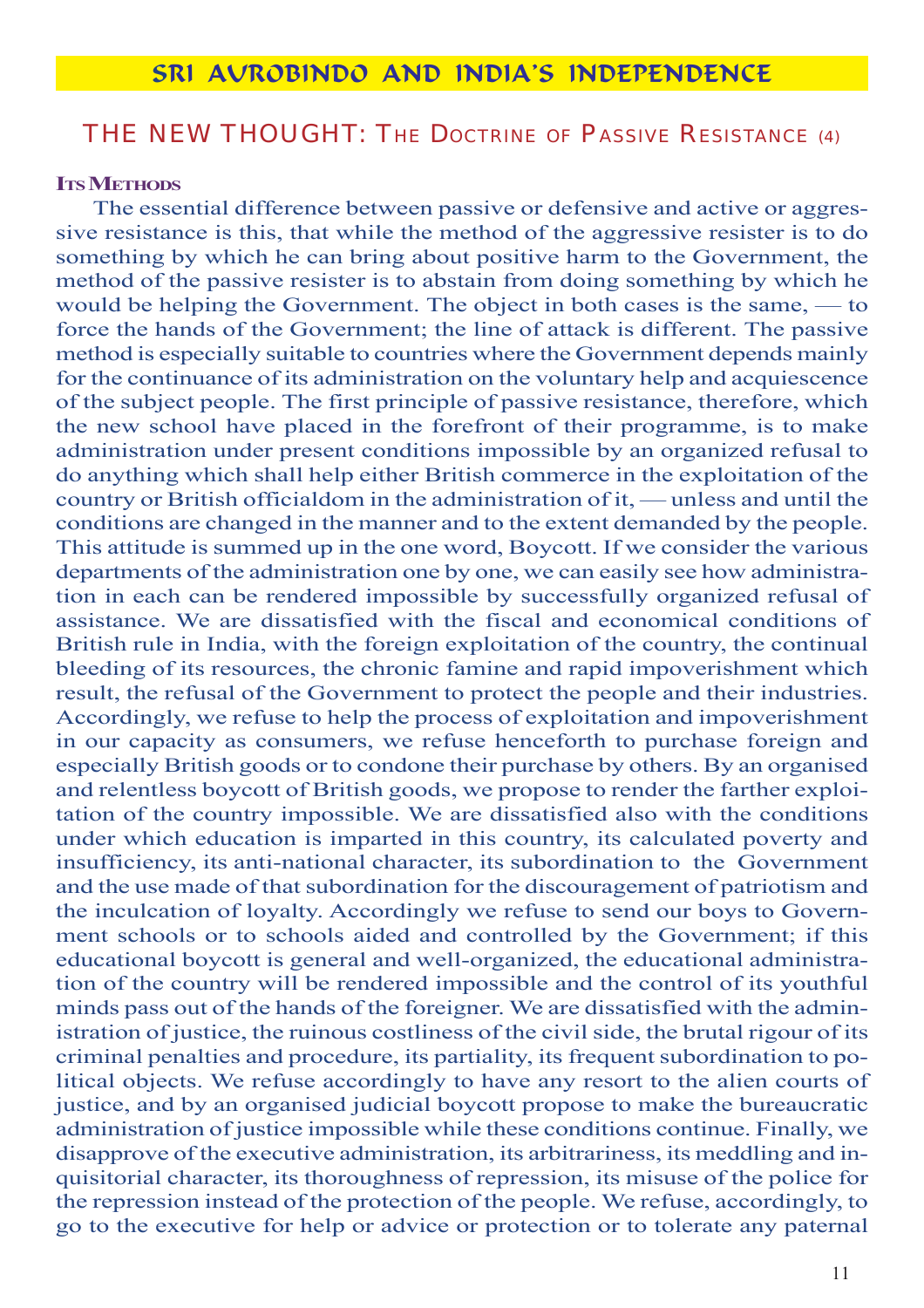interference in our public activities, and by an organized boycott of the executive propose to reduce executive control and interference to a mere skeleton of its former self. The bureaucracy depends for the success of its administration on the help of the few and the acquiescence of the many. If the few refused to help, if Indians no longer consented to teach in Government schools or work in Government offices, or serve the alien as police, the administration could not continue for a day. We will suppose the bureaucracy able to fill their places by Eurasians, aliens or traitors; even then the refusal of the many to acquiesce, by the simple process of no longer resorting to Government schools, courts of justice or magistrates' cutcherries, would put an end to administration.

Such is the nature of passive resistance as preached by the new school in India. It is at once clear that self-development and such a scheme of passive resistance are supplementary and necessary to each other. If we refuse to supply our needs from foreign sources we must obviously supply them ourselves; we cannot have the industrial boycott without Swadeshi and the expansion of indigenous industries. If we decline to enter the alien courts of justice, we must have arbitration courts of our own to settle our disputes and differences. If we do not send our boys to schools owned or controlled by the Government, we must have schools of our own in which they may receive a thorough and national education. If we do not go for protection to the executive, we must have a system of self-protection and mutual protection of our own. Just as Swadeshi is the natural accompaniment of an industrial boycott, so also arbitration stands in the same relation to a judicial boycott, national education to an educational boycott, a league of mutual defence to an executive boycott. From this close union of selfhelp with passive resistance it also follows that the new politics do not contemplate the organisation of passive resistance as a temporary measure for partial ends. It is not to be dropped as soon as the Government undertakes the protection of indigenous industries, reforms its system of education, improves its courts of justice and moderates its executive rigour and ubiquity, but only when the control of all these functions is vested in a free, constitutional and popular Government. We have learned by bitter experience that an alien and irresponsible bureaucracy cannot be relied upon to abstain from rescinding its reforms when convenient or to manage even a reformed administration in the interests of the people.

The possibilities of passive resistance are not exhausted by the refusal of assistance to the administration. In Europe its more usual weapon is the refusal to pay taxes. The strenuous political instinct of European races teaches them to aim a direct blow at the most vital part of the administration rather than to undermine it by slower and more gradual means. The payment of taxes is the most direct assistance given by the community to the administration and the most visible symbol of acquiescence and approval. To refuse payment is at once the most emphatic protest possible short of taking up arms and the sort of attack which the administration will feel immediately and keenly and must therefore parry at once either by conciliation or by methods of repression which will give greater vitality and intensity to the opposition. The refusal to pay taxes is a natural and logical result of the attitude of passive resistance. A boycott of Government schools, for example, may be successful and national schools substituted; but the administration continues to exact from the people a certain amount of revenue for the purposes of education, and is not likely to relinquish its claims;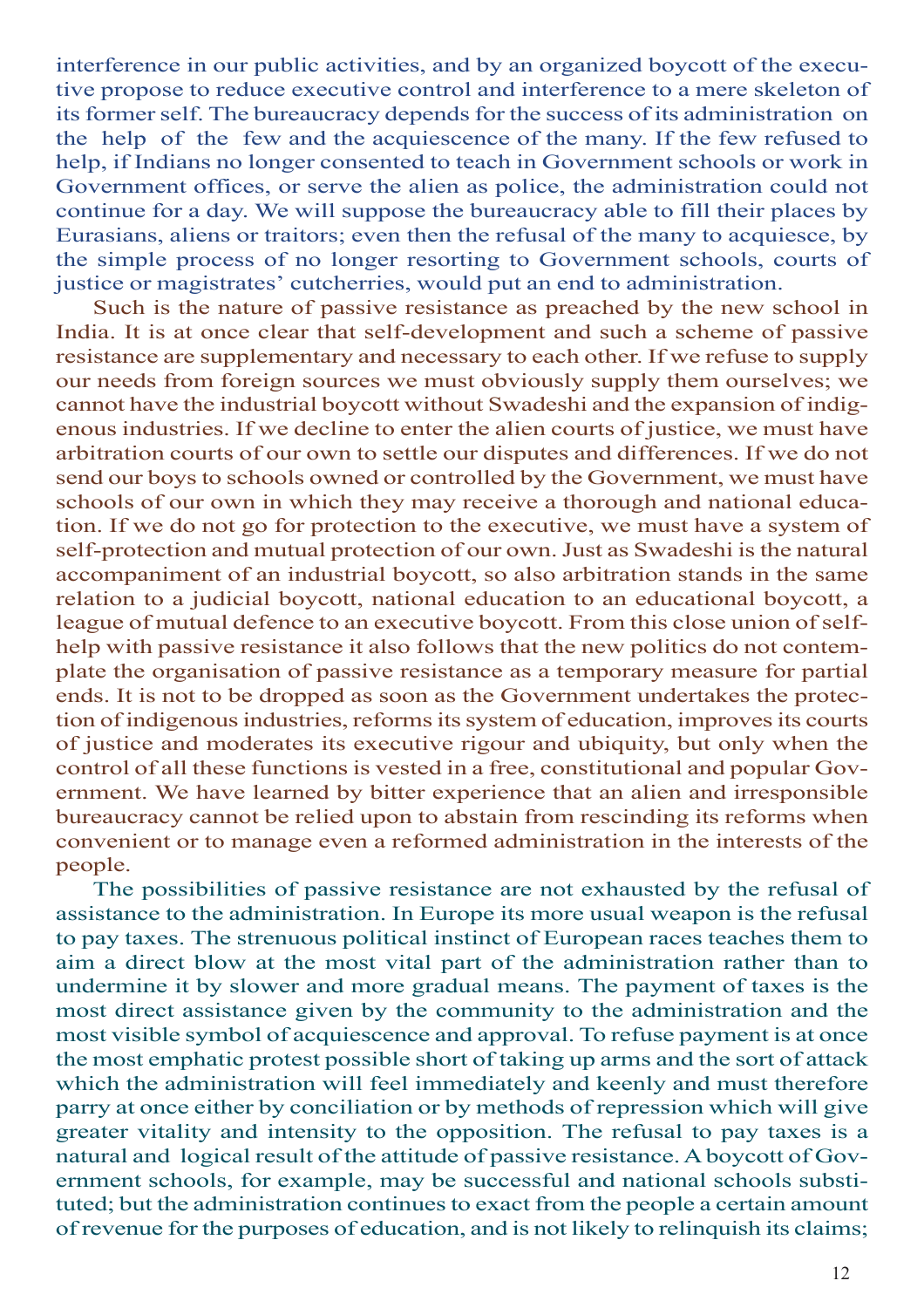the people will therefore have doubly to tax themselves in order to maintain national education and also to maintain the Government system by which they no longer profit. Under such circumstances the refusal to pay for an education of which they entirely disapprove, comes as a natural consequence. This was the form of resistance offered by the Dissenters in England to the Education Act of the last Conservative Government. The refusal to pay rents was the backbone of the Irish Plan of Campaign. The refusal to pay taxes levied by an Imperial Government in which they had no voice or share, was the last form of resistance offered by the American colonists previous to taking up arms. Ultimately, in case of the persistent refusal of the administration to listen to reason, the refusal to pay taxes is the strongest and final form of passive resistance.

This stronger sort of passive resistance has not been included by the new party in its immediate programme, and for valid reasons. In the first place, all the precedents for this form of resistance were accompanied by certain conditions which do not as yet obtain in India. In the Irish instance, the refusal was not to pay Government taxes but to pay rents to a landlord class who represented an unjust and impoverishing land system maintained in force by a foreign power against the wishes of the people; but in India the foreign bureaucracy has usurped the functions of the landlord, except in Bengal where a refusal to pay rents would injure not a landlord-class supported by the alien but a section of our own countrymen who have been intolerably harassed, depressed and burdened by bureaucratic policy and bureaucratic exactions and fully sympathise, for the most part, with the national movement. In all other parts of India the refusal to pay rents would be a refusal to pay a Government tax. This, as we have said, is the strongest, the final form of passive resistance, and differs from the method of political boycott which involves no breach of legal obligation or direct defiance of administrative authority. No man can be legally punished for using none but Swadeshi articles or persuading others to follow his example or for sending his boys to a National in preference to a Government school, or for settling his differences with others out of court, or for defending his person and property or helping to defend the person and property of his neighbours against criminal attack. If the administration interferes with the people in the exercise of these legitimate rights, it invites and compels defiance of its authority and for what may follow the rulers and not the people are responsible. But the refusal to pay taxes is a breach of legal obligation and a direct defiance of administrative authority precisely of that kind which the administration can least afford to neglect and must either conciliate or crush. In a free country, the attempt at repression would probably go no farther than the forcible collection of the payments refused by legal distraint; but in a subject country the bureaucracy, feeling itself vitally threatened, would naturally supplement this legal process by determined prosecution and persecution of the advocates of the policy and its adherents, and, in all probability, by extreme military and police violence. The refusal to pay taxes would, therefore, inevitably bring about the last desperate struggle between the forces of national aspiration and alien repression. It would be in the nature of an ultimatum from the people to the Government.

The case of the English Dissenters, although it was a refusal to pay taxes, differed materially from ours. The object of their passive resistance was not to bring the Government to its knees, but to generate so strong a feeling in the country that the Conservative Government would be ignominiously brushed out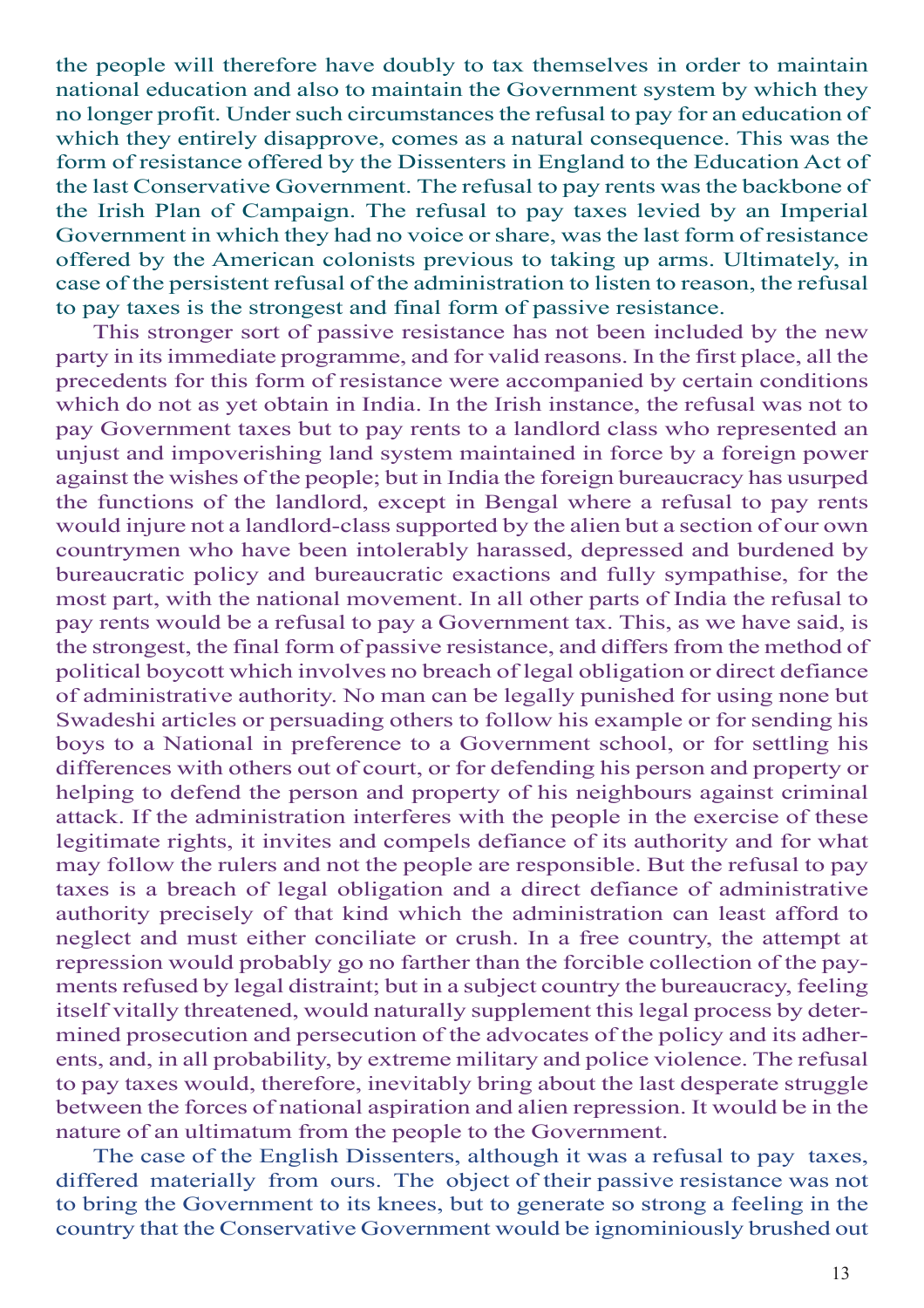of office at the next elections. They had the all-powerful weapon of the vote and could meet and overthrow injustice at the polling-station. In India we are very differently circumstanced. The resistance of the American colonists offers a nearer parallel. Like ourselves the Americans met oppression with the weapon of boycott. They were not wholly dependent on England and had their own legislatures in local affairs; so they had no occasion to extend the boycott to all departments of national life nor to attempt a general policy of national selfdevelopment. Their boycott was limited to British goods. They had however to go beyond the boycott and refuse to pay the taxes imposed on them against their will; but when they offered the ultimatum to the mother country they were prepared to follow it up, if necessary, and did finally follow it up by a declaration of independence, supported by armed revolt. Here again there is a material difference from Indian conditions. An ultimatum should never be presented unless one is prepared to follow it up to its last consequences. Moreover, in a vast country like India, any such general conflict with dominant authority as is involved in a no-taxes policy, needs for its success a close organization linking province to province and district to district and a powerful central authority representing the single will of the whole nation which could alone fight on equal terms the final struggle of defensive resistance with bureaucratic repression. Such an organization and authority has not yet been developed. The new politics, therefore, confines itself for the time to the policy of lawful abstention from any kind of co-operation with the Government, — the policy of boycott which is capable of gradual extension, leaving to the bureaucracy the onus of forcing on a more direct, sudden and dangerous struggle. Its principle at present is not "no representation, no taxation," but "no control, no assistance".

Bande Mataram April 17, 1907 – *Sri Aurobindo*

To be contd.